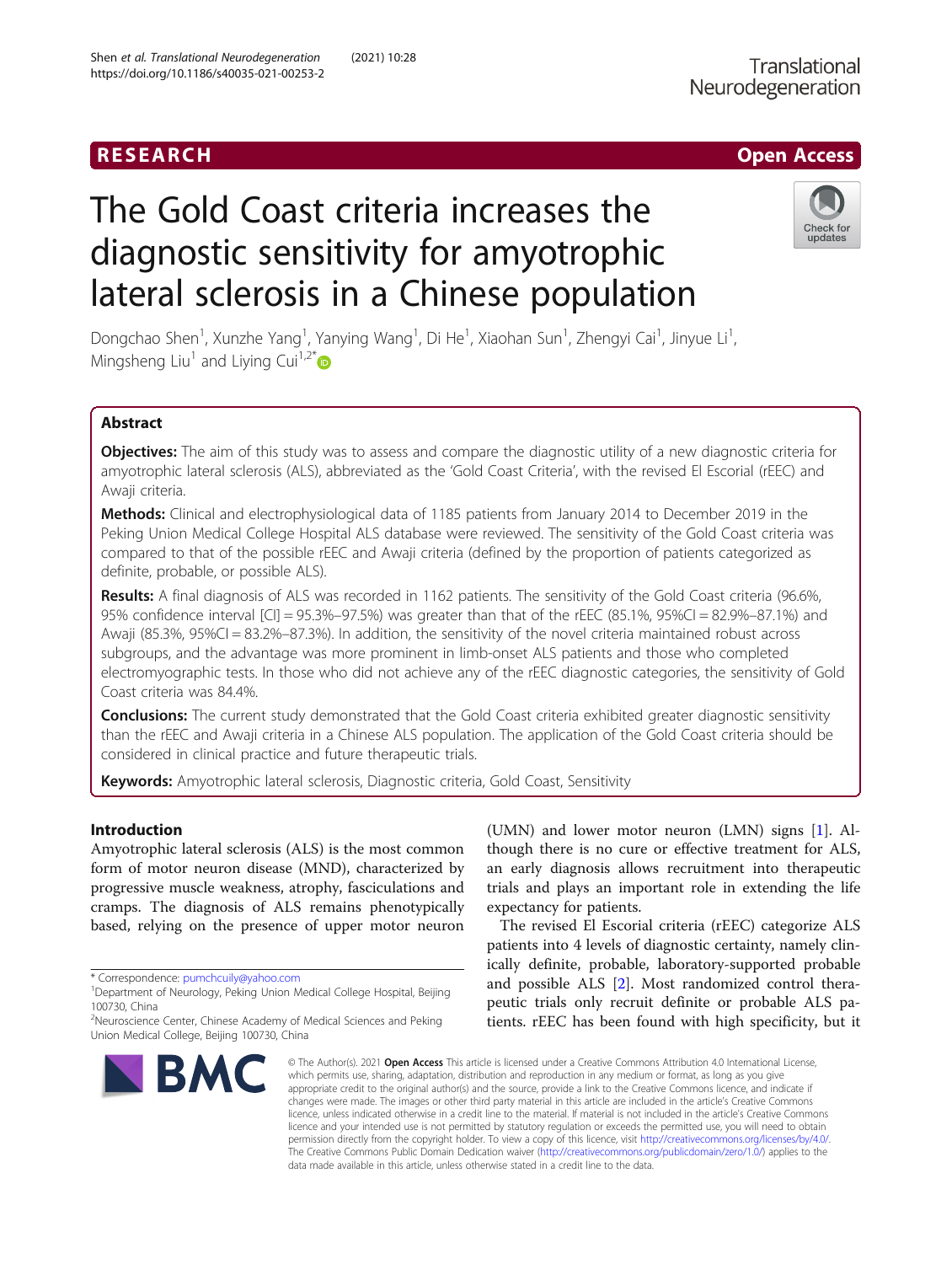might delay the diagnosis [[3\]](#page-6-0). The subsequent Awaji criteria propose that the electromyographic (EMG) evidence of abnormalities of LMN is equivalent to clinical examination evidence, and fasciculation potentials are added as LMN signs in addition to neurogenic changes, thus eliminating the clinically probable laboratorysupported ALS category [\[4](#page-6-0)]. The Awaji criteria has shown increased sensitivity over rEEC in most studies [[5](#page-6-0)–[12\]](#page-6-0), particularly in bulbar-onset ALS patients [[12](#page-6-0)– [14\]](#page-6-0). However, the sensitivity of the Awaji criteria is still not optimal for research purposes, and these two criteria are not intended for clinical practice due to their large complexity and high inter-rater variability even among ALS specialists [[15\]](#page-6-0).

To address these weaknesses, a consensus meeting held at Gold Coast in Australia put forward a new set of more simple ALS diagnostic criteria [\[16](#page-6-0)]. The diagnostic category in this formulation is a dichotomy, i.e., ALS or not ALS. The Gold Coast criteria for diagnosis of ALS require (1) progressive motor impairment documented by history or repeated clinical assessment, preceded by normal motor function; (2) presence of UMN and LMN signs in at least 1 body region (with UMN and LMN dysfunction noted in the same body region if only one body region is involved) or LMN dysfunction in at least 2 body regions; and (3) investigations excluding other disease processes. In this statement, evidence of LMN involvement can stem from clinical examination and/or from EMG, and evidence of UMN involvement is mainly derived from clinical examination. Findings from ultrasound, transcranial magnetic stimulation, magnetic resonance imaging, and neurofilament levels can be supportive evidence, though the current diagnosis does not require these studies. The appropriate investigations for exclusion of mimicking diseases depend on the clinical presentation, and no minimal or specific suggestions are given in this proposal. It was expected that this new proposal would facilitate early diagnosis and show a better inter-rater agreement while maintaining a high specificity [[17\]](#page-6-0).

In this study, we set out to validate the diagnostic utility of the Gold Coast criteria in a clinical ALS database setting, as compared with the rEEC and Awaji criteria.

# Methods

All patients who were suspected as suffering ALS were consecutively enrolled in our ongoing registry platform. Baseline demographic and clinical data were collected using standard spreadsheet during the patient's first visit to our hospital and during follow-up evaluations, which were performed every 6 months after entering the registry until the patient reached the endpoint (tracheostomy or death) or was lost to follow-up. The clinical diagnosis at the last review was recorded as the final diagnosis.

The inclusion time period was from January 2014 to December 2019, which allowed sufficient time for the final diagnosis to be clinically evident. Exclusion criteria included insufficient clinical data to categorize the diagnostic probability and being lost to follow up at 6 months after entering the registry. It should be stressed that patients without EMG examinations in our center were not excluded (only clinical data were used for those who had EMG in the referring hospitals), since the Gold Coast criteria implies that EMG is not required to confirm evidence of LMN dysfunction. However, cases with and without EMG were analyzed separately in subgroup analyses. The details of nerve conduction study (NCS) and EMG recording in our laboratory had been de-scribed in previous reports [\[7](#page-6-0), [18](#page-6-0)].

The clinical notes and results of the NCS and EMG at the first clinical encounter were re-examined by two physicians (DCS and XZY), who were blinded to the final diagnosis at the time of assessment. The clinical/ neurophysiological signs were recorded as positive or negative for UMN or LMN in each region of the body. The two physicians graded the patients according to rEEC, Awaji and Gold Coast criteria independently, and disagreements were resolved by consensus.

The diagnoses made with the criteria were then compared with the final diagnoses as a reference standard. In order to calculate the diagnostic sensitivities and specificities, all diagnostic categories in the rEEC and Awaji criteria were determined as having a 'positive ALS criteria diagnosis'. Conversely, patients who did not achieve a diagnostic category were classified as having a 'negative ALS criteria diagnosis'. The positive criteria traditionally used in previous studies that only included clinically definite or clinically probable ALS were also tested [[5,](#page-6-0) [14](#page-6-0)]. The primary outcome measures were the sensitivities and specificities of the three criteria in the diagnosis of ALS. The secondary outcome measures included the diagnostic utility of the criteria in ALS subgroups, divided according to the site of disease onset, or patients with or without EMG. The statistical analyses were performed using SPSS 22.0 (IBM Corporation, Chicago, IL). Data are presented as median (interquartile range) and analyzed using Pearson  $\chi^2$  test or McNemar test. P < 0.05 was considered as statistically significant.

# Results

During the 6-year duration of the study, 1443 patients entered our registry platform (Fig. [1\)](#page-2-0). Forty-five patients were excluded because they did not see the doctor in person and the clinical information was incomplete. Thirteen cases were diagnosed as non-ALS diseases shortly after registry through laboratory tests, including 1 spinal muscular atrophy, 1 facial onset sensory motor neuronopathy syndrome, 2 Kennedy disease, 4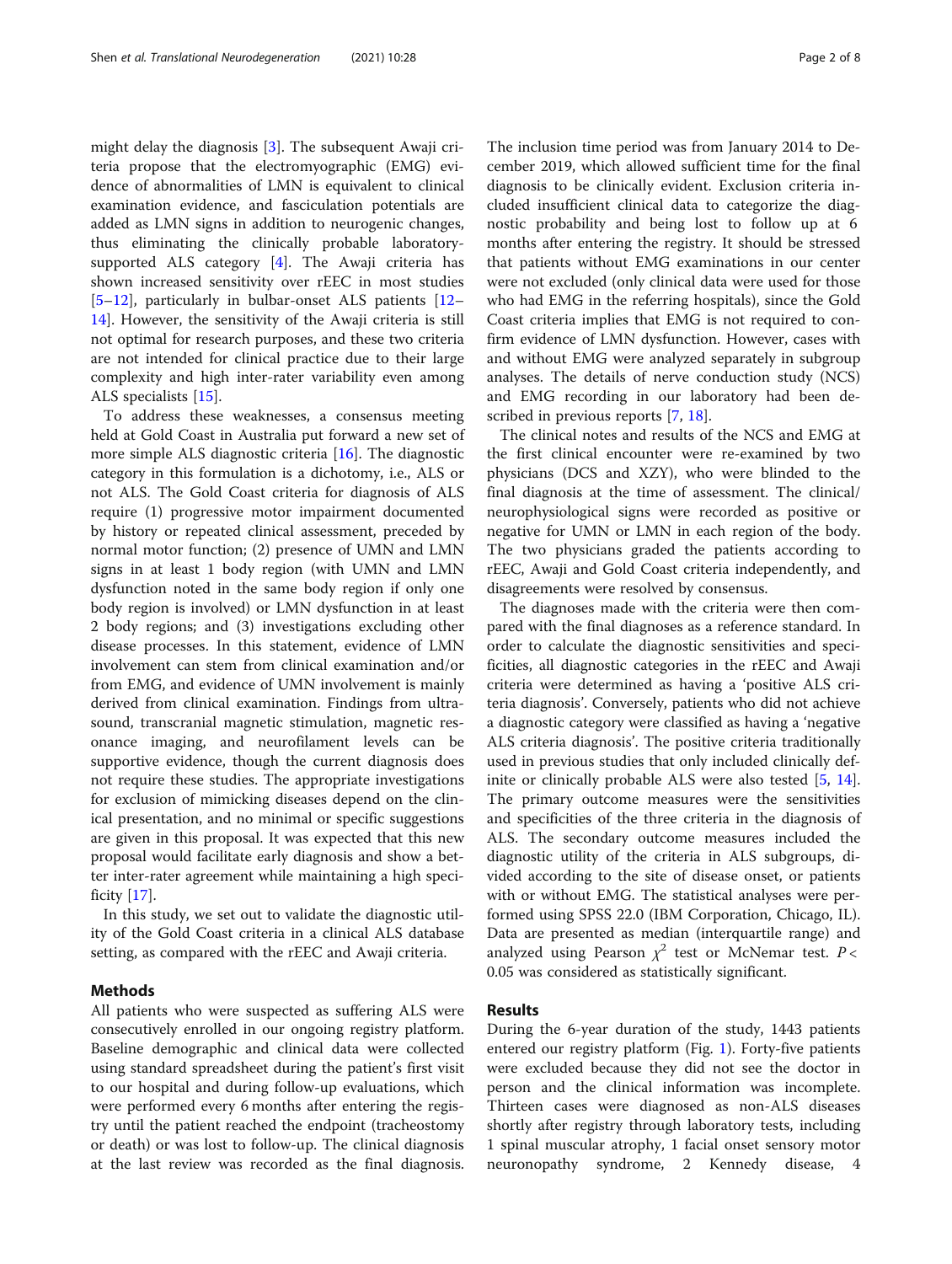<span id="page-2-0"></span>

spinocerebellar ataxias, and 4 showing myogenic damage on EMG. Two hundred patients were lost to follow-up at 6 months after entering the registry. The demographic and clinical details of the included population are summarized in Table 1. Of the 1185 patients who were included in the study, 1162 had a final diagnosis of ALS. During the course of the study, 655 patients with ALS (372 males, 283 females; 441 with EMG, 214 without

EMG) reached the endpoint with a median survival time of 31 (22–40) months after disease onset. Twenty-three cases were diagnosed with non-ALS disorders, including 1 immune-mediated polyneuroradiculitis, 1 primary lateral sclerosis, 2 multifocal motor neuropathy (MMN), 2 lumbar spondylosis, 3 cervical spondylosis, and 14 patients who did not have an established diagnosis but all were in stable condition or showed prominent

|                                                  | <b>ALS</b>  | <b>Non-ALS diseases</b> |
|--------------------------------------------------|-------------|-------------------------|
| n                                                | 1162        | 23                      |
| Male/Female                                      | 632/530     | 11/12                   |
| Onset age (years)                                | $54(46-61)$ | 44 (37-59)              |
| Disease duration at the first visit (months)     | $12(9-21)$  | $24(10-45)$             |
| Bulbar-onset/Limb-onset/Respiratory muscle onset | 297/858/7   | 0/23/0                  |
| ALSFRS R at the first visit                      | $39(32-43)$ | 43 (38-45)              |
| <b>EMG/without EMG</b>                           | 856/306     | 20/3                    |

ALS amyotrophic lateral sclerosis; ALSFRS\_R Revised ALS Functional Rating Scale; EMG electromyograph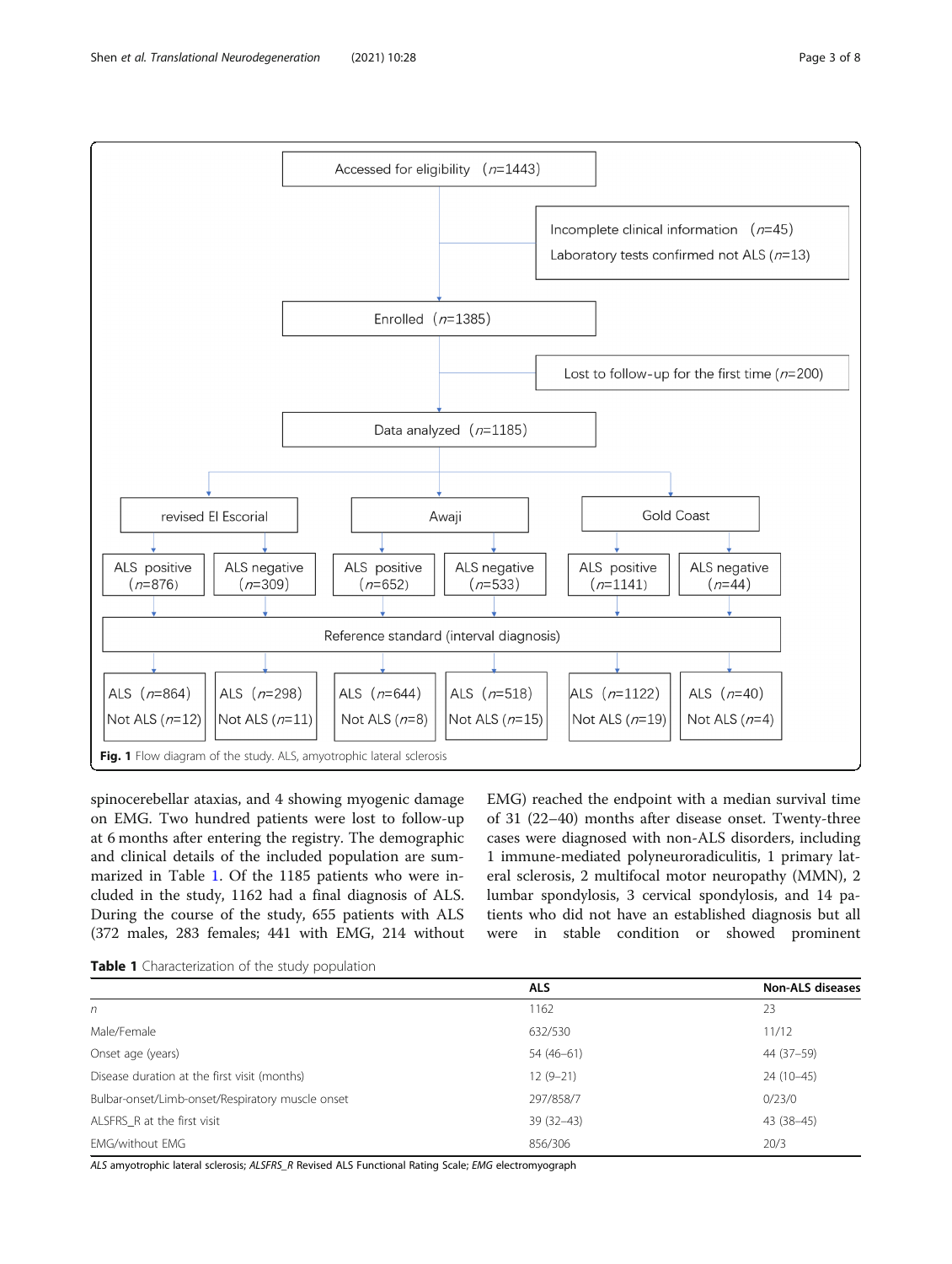improvement during follow-ups. It should be noted that none of the cases with non-ALS diseases were bulbaronset. More details of the 23 patients can be found in [Supplementary Material](#page-6-0).

The numbers of included patients in the different diagnostic categories are listed in Table 2 and Table [3](#page-4-0) shows the diagnostic accuracy of each type of ALS diagnostic criteria. The diagnostic sensitivities to the definite and probable ALS were 43.6% and 55.4% for rEEC and Awaji, respectively, with a significant difference between them  $(P < 0.001)$ . The specificity of rEEC (69.6%) was significantly higher than that of Awaji (65.2%) ( $P <$ 0.001). Inclusion of the laboratory-supported probable and possible categories as a positive finding greatly improved the sensitivities of both rEEC (85.1%) and Awaji (85.3%), but the specificities declined sharply (30.4%). As to the Gold Coast criteria, the sensitivity (96.6%,  $P <$ 0.001) was significantly higher while the specificity  $(17.4\%, P = 0.004)$  being significantly lower than those of the other two criteria.

In the limb-onset subgroup ( $n = 881$ ), the diagnostic sensitivity to definite and probable ALS was 54.7% for Awaji, which was significantly higher than 41.3% for rEEC  $(P<0.001)$ . Similarly, in the bulber-onset group  $(n = 297)$ , the diagnostic sensitivity of Awaji (56.9%) was significantly higher than that of rEEC (49.8%,  $P < 0.001$ ). When considering all diagnostic categories as positive findings, the sensitivities of both rEEC and Awaji were substantially increased, particularly in the bulbar-onset patients, but they were still lower than that of the Gold Coast criteria in both subgroups. The sensitivity gains of the Gold Coast criteria appeared to be more evident in the limb-onset ALS patients, though it showed comparable sensitivities between bulbar- (96.6%) and limb-onset (96.5%) ALS patients. The specificity results remained the same as in the total study population, since all non-ALS disease patients were limb-onset.

When compared to the total study population or patients without EMG, both rEEC (38.1%) and Awaji (54.1%) showed compromised diagnostic sensitivity to definite or probable ALS in the EMG subgroup, but improved diagnostic specificity (75% and 70% respectively). The Gold Coast criteria exhibited the highest sensitivity among the three criteria in both subgroups, and was more sensitive in patients with EMG (98.6%) than in patients without EMG (90.8%)  $(P < 0.001)$ .

There were 180 patients who failed to meet any of the rEEC diagnostic categories, including 155 manifested as LMN syndrome, 19 with UMN signs rostral to LMN signs (9 of whom were classified by Awaji as possible ALS), and 6 isolated bulbar palsy without UMN signs. The sensitivity of Gold Coast criteria in this subgroup was 84.4%.

## **Discussion**

In total, 1185 suspected ALS patients were enrolled, making this study the largest single-center ALS diagnostic study to date. Results demonstrated a higher

Table 2 Numbers of included patients in the different diagnostic criteria

rEEC n Awaji Gold Coast Definite Probable Possible Other ALS Not ALS Total Patients 1185 322 330 356 177 1141 44 Definite 197 197 0 0 0 197 0 Probable 317 82 235 0 0 317 0 Probable LS 362 43 91 222 6 362 0 Possible 129 0 4 125 0 116 13 Other 180 0 0 0 9 171 149 31 Patients with EMG 876 861 263 206 206 271 136 861 15 Definite 138 138 0 0 0 138 0 Probable 193 82 111 0 0 193 0 Probable LS 362 43 91 222 6 362 0 Possible 44 0 4 40 0 39 5 Other 139 0 0 0 9 130 129 10 Patients without EMG 309 59 124 85 41 280 29 Definite 59 0 0 0 0 59 0 Probable 124 0 124 0 0 124 0 Possible 85 0 0 85 0 77 8 Other 41 0 0 0 41 20 21

ALS amyotrophic lateral sclerosis, EMG electromyograph, rEEC revised El Escorial criteria, LS laboratory supported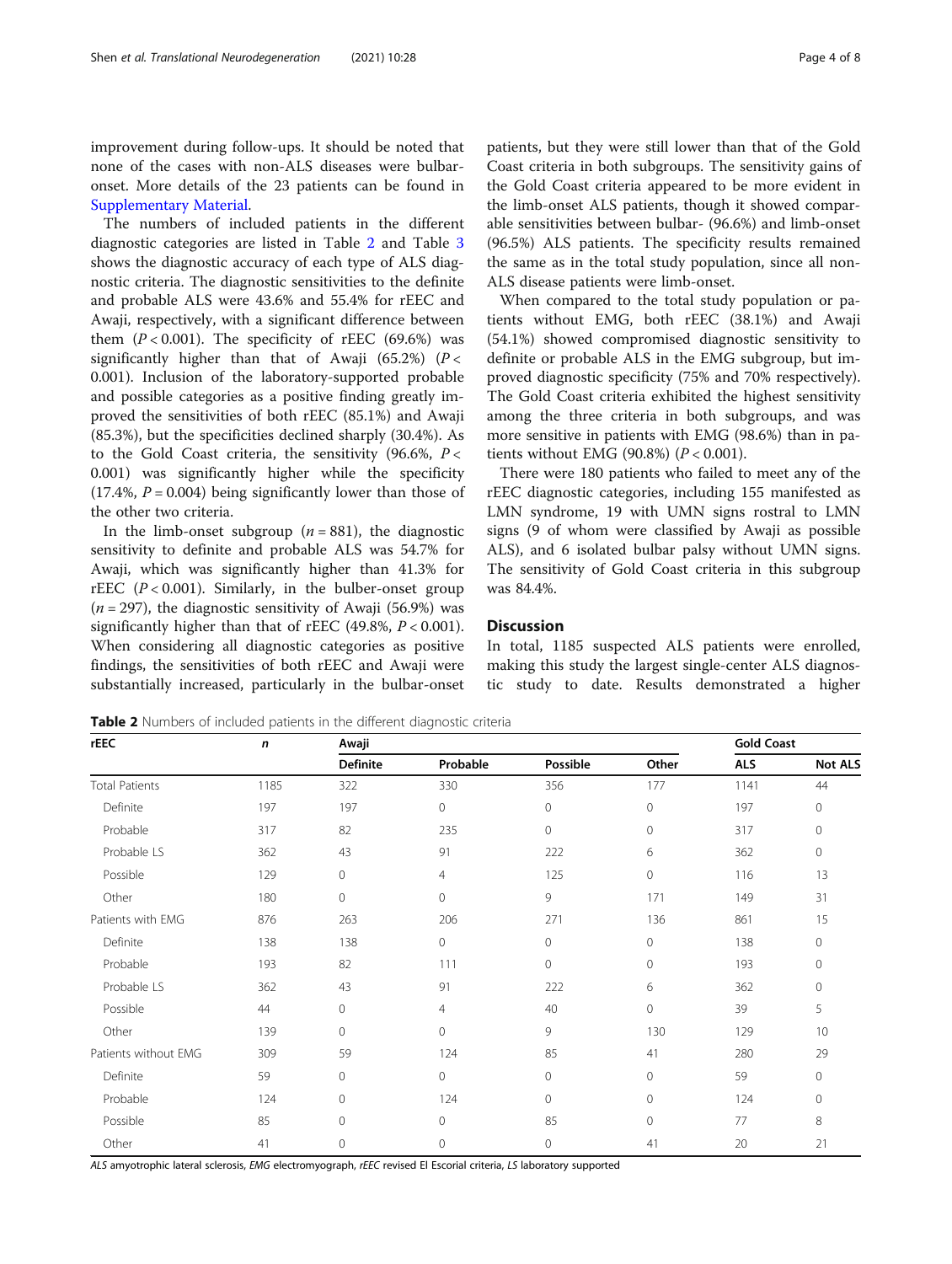|                          | rEEC % (95%CI)   | Awaji % (95%Cl)    | Gold Coast % (95%Cl) | P values             |
|--------------------------|------------------|--------------------|----------------------|----------------------|
| Total patients           |                  |                    |                      |                      |
| Sensitivity <sup>a</sup> | 43.6 (40.8-46.5) | 55.4 (52.5 - 58.3) |                      | < 0.001              |
| Specificity <sup>a</sup> | 69.6 (47.0-85.9) | 65.2 (42.8-82.8)   |                      | < 0.001              |
| Sensitivityb             | 85.1 (82.9-87.1) | 85.3 (83.2-87.3)   | 96.6 (95.3-97.5)     | $<$ 0.001 $<$        |
| Specificityb             | 30.4 (14.1-53.0) | 30.4 (14.1-53.0)   | 17.4 (5.7-39.5)      | 0.004 <sup>c</sup>   |
| Bulbar-onset             |                  |                    |                      |                      |
| Sensitivity <sup>a</sup> | 49.8 (44.0-55.7) | 56.9 (51.0-62.6)   |                      | < 0.001              |
| Sensitivityb             | 92.9 (89.2-95.5) | 92.9 (89.2-95.5)   | 96.6 (93.7-98.3)     | 0.035 <sup>c</sup>   |
| Limb-onset               |                  |                    |                      |                      |
| Sensitivity <sup>a</sup> | 41.3 (38.0-44.8) | 54.7 (51.3-58.0)   |                      | < 0.001              |
| Specificity <sup>a</sup> | 69.6 (47.0-85.9) | 65.2 (42.8-82.8)   |                      | < 0.001              |
| Sensitivityb             | 82.3 (79.5-84.7) | 82.6 (79.9-85.1)   | 96.5 (95.0-97.6)     | < 0.001 <sup>c</sup> |
| Specificityb             | 30.4 (14.1-53.0) | 30.4 (14.1-53.0)   | 17.4 (5.7-39.5)      | 0.004 <sup>c</sup>   |
| Patients with EMG        |                  |                    |                      |                      |
| Sensitivity <sup>a</sup> | 38.1 (34.8-41.4) | 54.1 (50.7-57.5)   |                      | < 0.001              |
| Specificity <sup>a</sup> | 75.0 (50.6-90.4) | 70.0 (45.7-87.2)   |                      | < 0.001              |
| Sensitivity <sup>b</sup> | 84.5 (81.8-86.8) | 84.8 (82.2-87.1)   | 98.6 (97.5-99.2)     | $<$ 0.001 $<$        |
| Specificityb             | 30.0 (12.8-54.3) | 30.0 (12.8-54.3)   | 15.0 (4.0-38.9)      | 0.018 <sup>c</sup>   |
| Patients without EMG     |                  |                    |                      |                      |
| Sensitivity <sup>a</sup> | 59.2 (53.4-64.7) |                    |                      |                      |
| Specificity <sup>a</sup> | 33.3 (1.8-87.5)  |                    |                      |                      |
| Sensitivity <sup>b</sup> | 86.9 (82.5-90.4) |                    | 90.8 (86.9-93.7)     | < 0.001              |
| Specificityb             | 33.3 (1.8-87.5)  |                    | 33.3 (1.8-87.5)      | 0.333                |

<span id="page-4-0"></span>

|  | Table 3 Diagnostic accuracy of ALS criteria |  |  |  |  |
|--|---------------------------------------------|--|--|--|--|
|--|---------------------------------------------|--|--|--|--|

ALS amyotrophic lateral sclerosis, CI confidential interval, EMG electromyograph, rEEC revised El Escorial criteria<br><sup>a</sup> Only clinically definite or probable ALS were considered as positive findings

b All diagnostic categories in rEEC and Awaji criteria were considered as positive findings

<sup>c</sup> Awaji vs Gold Coast criteria

sensitivity of the Gold Coast criteria in comparison to the rEEC and Awaji criteria, when considering definite, probable, and possible ALS as a positive diagnosis, and the sensitivity remained robust across subgroups defined by the site of onset, or patients with or without EMG. The sensitivity enhancement of the Gold Coast criteria was more prominent in the limb-onset ALS patients and among those who completed EMG tests. In contrast, the specificity of the Gold Coast criteria was much lower when compared to that of the rEEC and Awaji criteria.

The main limitation of the rEEC and Awaji criteria is the complexity with multiple diagnostic categories. A sizeable proportion of patients do not progress along the diagnostic categories. A fraction of pure LMNphenotype patients die without fulfilling the criteria [\[3](#page-6-0), [19\]](#page-6-0) while signs of corticospinal tract pathology can be detected in post-mortem studies [[20](#page-6-0), [21\]](#page-6-0). A study has found that the diagnostic category of rEEC has no relation with the prognosis [\[3\]](#page-6-0) and another study proved that only "definite ALS" is a significant factor for poor prognosis [\[22](#page-6-0)]. Therefore, the Gold Coast criteria is

expected to have higher sensitivity due to the considerable simplification of diagnosis criteria, which particularly classifies LMN dysfunction in at least 2 body regions as a positive sign.

In addition, the present study reaffirmed the higher sensitivity of Awaji in both bulbar- and limb-onset ALS when compared to the rEEC. The inclusion of possible ALS as a positive diagnosis significantly enhanced the sensitivity in both the bulbar- and limb-onset subgroups, with more gains in the bulbar-onset ALS, and the results became comparable between rEEC and Awaji. Bulbaronset patients are particularly sensitive to Awaji, as bulbar muscles do not show spontaneous activities in the early phase of ALS, but fasciculation potentials and motor unit instability can be easily detected in these muscles [\[6](#page-6-0)]. Bulbar involvement is very strong evidence for the diagnosis of ALS in clinical practice, which is supported by the current finding that none of the non-ALS diseases has a bulbar onset. It is obvious that when a patient with bulbar symptoms and progressing limb weakness and wasting that all point exclusively to ALS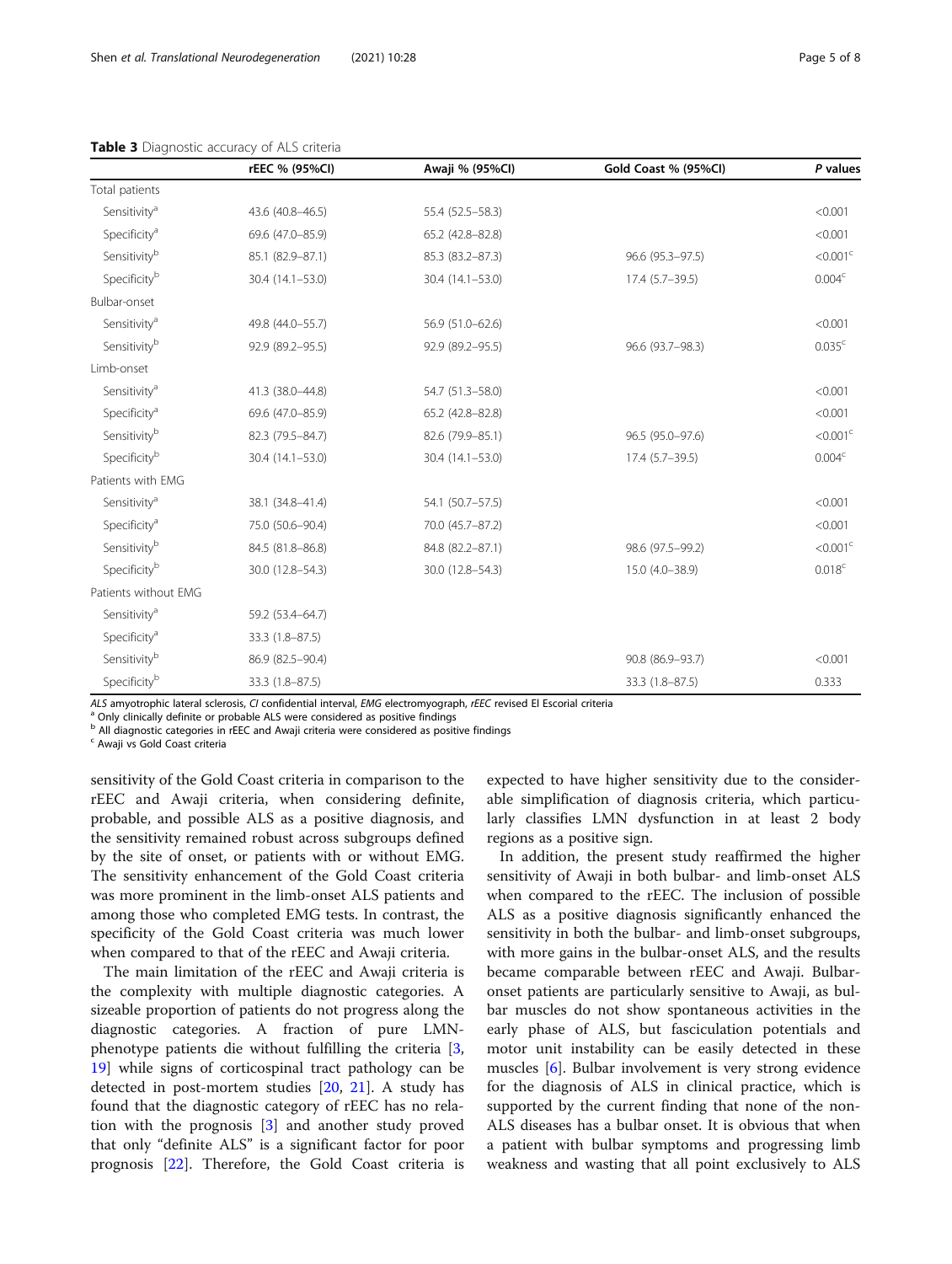still cannot meet the criteria of rEEC, a diagnosis of ALS can be made by the Gold Coast criteria. In the present study, the Gold Coast criteria were more sensitive than rEEC and Awaji in both bulbar- and limbonset patients, particularly in the limb-onset ALS patients.

As far as we know, this is the first diagnostic study of ALS that analyzed patients without EMG, which was an exclusion criterion in previous studies. Of the 309 patients without EMG, 306 were diagnosed as ALS (19.3% definite, 40.5% probable) and 214 reached the end point. The main reasons that ALS patients did not complete EMG in our center included having already received EMG in other hospitals, fulfilling definite or probable categories by clinical data, and intolerance to the tests. According to the new proposal, LMN involvement can be identified by clinical examination and/or EMG, which implies that EMG is not mandatorily required. However, this is certainly not advocated in clinical practice. On the one hand, with clinical examination alone it may be difficult to confirm weakness and wasting in early disease stages, and EMG can detect LMN involvement in non-weak muscles; on the other hand, EMG could provide evidence of progressive neurogenic damage by detecting ongoing denervation. Besides, our subgroup analyses also indicated that EMG can significantly improve the diagnostic sensitivity.

Upadhyay et al. [[23](#page-6-0)] included 156 patients and published the first article on the diagnostic utility of Gold Coast Criteria in MND, in which the sensitivity of revised criteria was 88.2% (135/153) and the diagnostic accuracy was 89%. In a later study of Hannaford et al. including 506 patients, the sensitivity of Gold Coast criteria (92%) was comparable to that of the possible rEEC (88.6%) and Awaji criteria (90.3%) [[24](#page-6-0)]. Specifically, in the latter study, the sensitivity of the Gold Coast criteria was shown to be similar in ALS patients with shorter (< 18 months) and longer (> 18 months) disease durations, as well as in patients with lower (functional scores > 38) and higher severity (functional scores < 38), implying a robust diagnostic utility of the novel criteria throughout the disease process, even in early stages of ALS when functional disability might be still mild [[24](#page-6-0)].

Our result was inconsistent with Hannaford' study, which showed that the specificity was comparable across the 3 criteria (88.5% for Gold Coast, 96.2% and 95.5% for liberalized rEEC and Awaji). Notably, the specificities of the ALS diagnostic criteria in our study were much lower than those reported previously (all above 80%) [[5,](#page-6-0) [14](#page-6-0), [25\]](#page-7-0). This difference may arise from the different inclusion criteria used. Previous studies assessing the specificity of ALS diagnostic criteria included (1) suspected diagnosis of ALS by the referring physician and neuromuscular disorder, defined as muscle weakness and wasting for at least 6 months in at least 1 body region  $[14]$  $[14]$ ; or (2) patients who had been referred with MND included in the differential diagnosis [[5\]](#page-6-0). In contrast, our study only included patients highly suspected as ALS, and this is one of the strengths of this study. The ALS diagnostic criteria were designed to be highly specific. Application of full clinical assessments, including laboratory investigations, neuroimaging, muscle biopsy and experimental immunotherapy, to exclude "mimic disorders" is an essential precondition during diagnostic evaluation. We examined the diagnostic criteria in the very population in which the test will be used (those with suspected ALS), and thus provided the most robust estimates of the test's sensitivity and specificity in clinical settings. In such cases, however, a higher risk of false-positive ALS diagnosis of the Gold Coast criteria would be expected as a result of less comprehensive requirements. A patient with cervical spondylotic myelopathy may fulfil the criteria of disease progression with UMN and LMN signs in one region and an atypical MMN can sometimes fulfil the criteria of progressive LMN damage in two regions. Only longitudinal follow-ups will tell the truth.

Another factor that may contribute to the discrepancies of specificity is the different races of participants. There is evidence that Chinese ALS patients have younger age of disease onset but a longer median survival [[26\]](#page-7-0), and more importantly, higher proportions of progressive muscular atrophy (13.1% here compared to 5%– 8.9% in previous studies [\[24,](#page-6-0) [27](#page-7-0)]) and other atypical MND in phenotypes [\[28\]](#page-7-0). Thus, there are still challenges for differential diagnosis of ALS, particularly the LMN form. The Gold Coast criteria showed a high sensitivity in those who did not achieve a rEEC diagnostic category, highlighting its diagnostic utility in atypical ALS.

It should be noted that 14 patients did not get an established diagnosis, and 2 of them even did not have EMG (No. 11 and 17 in [supplement data\)](#page-6-0), but since none of them manifested disease progression, it seems reasonable to determine them as at least not classic ALS. Genetic tests may be beneficial. For example, the SOD1 p.H46R mutation is consistently associated with a relatively benign form of ALS with slow progression [\[29](#page-7-0)]. Considering the atypical manifestations and incomplete investigations of these non-ALS diseases in the present study, the reduced specificity of the Gold Coast criteria is less likely to impact patient recruitment in clinical trials. Another limitation of the study lies in the reliability of the clinical and EMG findings because of the retrospective design. The low interobserver reliability of UMN signs may also be a potential source of bias in such studies [\[15](#page-6-0)]. Further unbiased, prospective studies are warranted.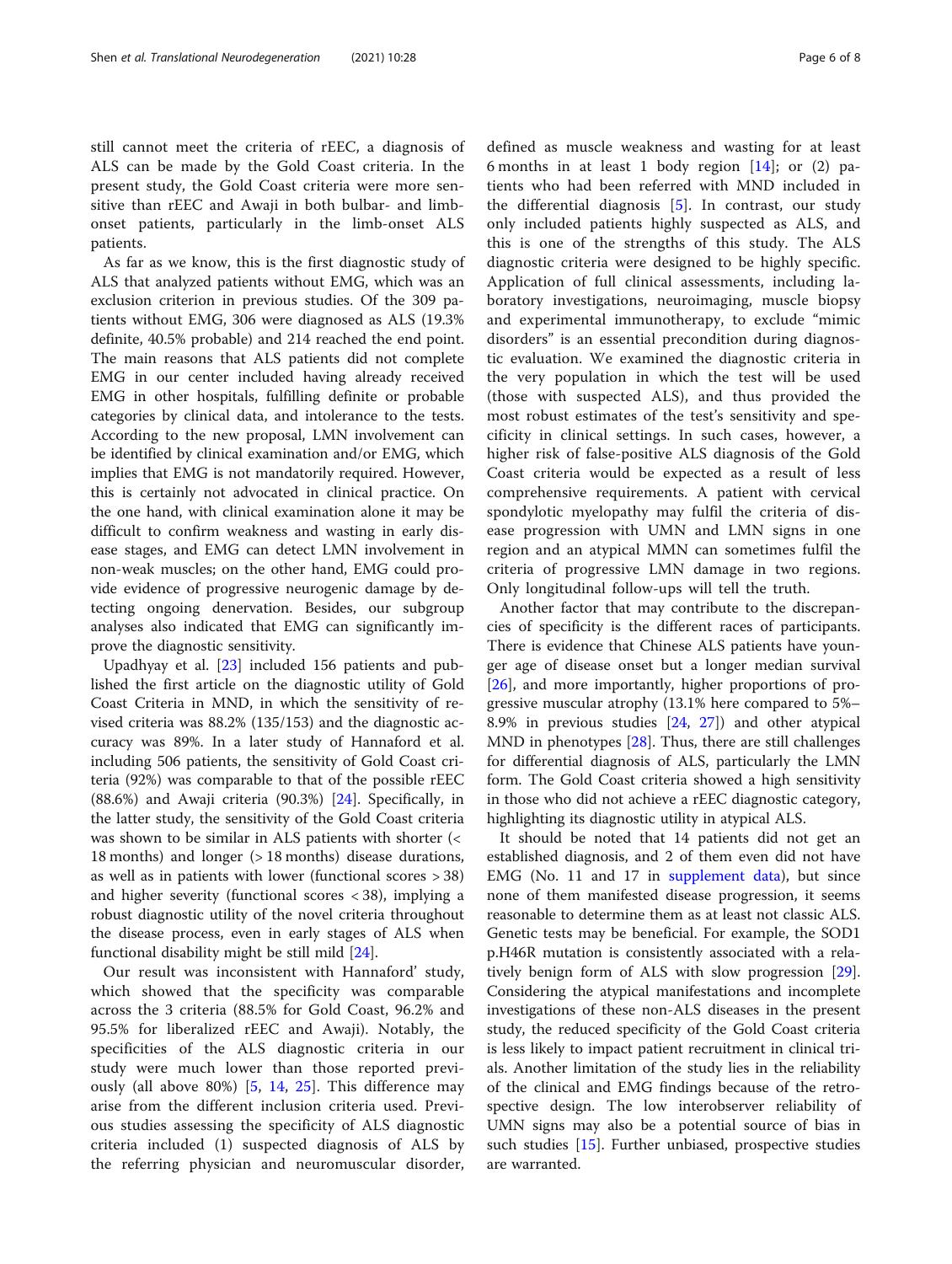# <span id="page-6-0"></span>Conclusion

In summary, this hospital-based study indicates that the diagnostic sensitivity to ALS of the Gold Coast criteria is significantly greater than that of rEEC and Awaji in a Chinese population. The novel criteria should be considered as a standard for the diagnosis of ALS in clinical practice, particularly when clinical trials are contemplated.

#### Abbreviations

ALS: Amyotrophic lateral sclerosis; EMG: Electromyographic; NCS: Nerve conduction study; LMN: Lower motor neuron; MMN: Multifocal motor neuropathy; MND: Motor neuron disease; rEEC: Revised El Escorial criteria; UMN: Upper motor neuron

## Supplementary Information

The online version contains supplementary material available at [https://doi.](https://doi.org/10.1186/s40035-021-00253-2) [org/10.1186/s40035-021-00253-2.](https://doi.org/10.1186/s40035-021-00253-2)

Additional file 1: Supplementary file 1. Demographic and clinical information of patients with non-ALS diseases in this study.

#### Acknowledgements

We thank the ALS patients for their participation in this study.

#### Authors' contributions

DCS and XZY: data acquisition, statistical analyses, interpretation of results, and manuscript writing; YYW: statistical analyses, interpretation of results; DH, XHS, ZYC and JYL: data acquisition; MSL and LYC: study conceptualization, data acquisition, interpretation of results, manuscript revising. The authors read and approved the final manuscript.

#### Funding

This work was supported by the Strategic Priority Research Programme of the Chinese Academy of Sciences (XDB39040100), the National Natural Science Foundation of China (NSFC 81801277), the National Key Research and Development Programme of China (2016YFC0905103) and the Chinese Academy of Medical Sciences (CAMS) Innovation Fund for Medical Sciences (CIFMS) (2016-I2M-1-004).

#### Availability of data and materials

The datasets used and/or analyzed in the current study are available from the corresponding author on reasonable request.

## **Declarations**

#### Ethics approval and consent to participate

This study was approved by the Research Ethics Committee of Peking Union Medical College Hospital (No. JS-2624). Written informed consent was obtained from each patient or their guardians.

#### Consent to publication

Not applicable.

#### Competing interests

None declared.

#### Received: 25 May 2021 Accepted: 20 July 2021 Published online: 09 August 2021

#### References

- Kiernan MC, Vucic S, Talbot K, McDermott CJ, Hardiman O, Shefner JM, et al. Improving clinical trial outcomes in amyotrophic lateral sclerosis. Nat Rev Neurol. 2020:1–15.
- 2. Brooks BR, Miller RG, Swash M, Munsat TL. El Escorial revisited: revised criteria for the diagnosis of amyotrophic lateral sclerosis. Amyotroph Lateral Scler. 2000;1(5):293–9.
- 3. Traynor BJ, Codd MB, Corr B, Forde C, Frost E, Hardiman OM. Clinical features of amyotrophic lateral sclerosis according to the El Escorial and Airlie house diagnostic criteria: a population-based study. Arch Neurol. 2000; 57(8):1171–6.
- 4. de Carvalho M, Dengler R, Eisen A, England JD, Kaji R, Kimura J, et al. Electrodiagnostic criteria for diagnosis of ALS. Clin Neurophysiol. 2008; 119(3):497–503.
- 5. Douglass CP, Kandler RH, Shaw PJ, McDermott CJ. An evaluation of neurophysiological criteria used in the diagnosis of motor neuron disease. J Neurol Neurosurg Psychiatry. 2010;81(6):646–9.
- 6. Carvalho MD, Swash M. Awaji diagnostic algorithm increases sensitivity of El Escorial criteria for ALS diagnosis. Amyotroph Lateral Scler. 2009; 10(1):53–7
- 7. Li D, Liu M, Cui B, Fang J, Guan Y, Ding Q, et al. The Awaji criteria increases the diagnostic sensitivity of the revised El Escorial criteria for amyotrophic lateral sclerosis diagnosis in a Chinese population. PLoS One. 2017;12(3): e171522.
- 8. Boekestein WA, Kleine BU, Hageman G, Schelhaas HJ, Zwarts MJ. Sensitivity and specificity of the 'Awaji' electrodiagnostic criteria for amyotrophic lateral sclerosis: retrospective comparison of the Awaji and revised El Escorial criteria for ALS. Amyotroph Lateral Scler. 2010;11(6):497–501.
- 9. Schrooten M, Smetcoren C, Robberecht W, Van Damme P. Benefit of the Awaji diagnostic algorithm for amyotrophic lateral sclerosis: a prospective study. Ann Neurol. 2011;70(1):79–83.
- 10. Noto Y, Misawa S, Kanai K, Shibuya K, Isose S, Nasu S, et al. Awaji ALS criteria increase the diagnostic sensitivity in patients with bulbar onset. Clin Neurophysiol. 2012;123(2):382–5.
- 11. Okita T, Nodera H, Shibuta Y, Nodera A, Asanuma K, Shimatani Y, et al. Can Awaji ALS criteria provide earlier diagnosis than the revised El Escorial criteria? J Neurol Sci. 2011;302(1–2):29–32.
- 12. Costa J, Swash M, de Carvalho M. Awaji criteria for the diagnosis of amyotrophic lateral sclerosis:a systematic review. Arch Neurol. 2012;69(11): 1410–6.
- 13. Jang JS, Bae JS. AWAJI criteria are not always superior to the previous criteria: a meta-analysis. Muscle Nerve. 2015;51(6):822–9.
- 14. Geevasinga N, Menon P, Scherman DB, Simon N, Yiannikas C, Henderson RD, et al. Diagnostic criteria in amyotrophic lateral sclerosis: a multicenter prospective study. Neurology. 2016;87(7):684–90.
- 15. Johnsen B, Pugdahl K, Fuglsang-Frederiksen A, Kollewe K, Paracka L, Dengler R, et al. Diagnostic criteria for amyotrophic lateral sclerosis: a multicentre study of inter-rater variation and sensitivity. Clin Neurophysiol. 2019;130(2): 307–14.
- 16. Shefner JM, Al-Chalabi A, Baker MR, Cui LY, de Carvalho M, Eisen A, et al. A proposal for new diagnostic criteria for ALS. Clin Neurophysiol. 2020;131(8): 1975–8.
- 17. Johnsen B. Diagnostic criteria for amyotrophic lateral sclerosis from El Escorial to Gold Coast. Clin Neurophysiol. 2020;131(8):1962–3.
- 18. Tai H, Cui L, Liu M, Guan Y, Li X, Shen D, et al. Creatine kinase level and its relationship with quantitative electromyographic characteristics in amyotrophic lateral sclerosis. Clin Neurophysiol. 2018;129(5):926–30.
- 19. Zoccolella S, Beghi E, Palagano G, Fraddosio A, Samarelli V, Lamberti P, et al. Predictors of delay in the diagnosis and clinical trial entry of amyotrophic lateral sclerosis patients: a population-based study. J Neurol Sci. 2006;250(1– 2):45–9.
- 20. Ince PG, Evans J, Knopp M, Forster G, Hamdalla HH, Wharton SB, et al. Corticospinal tract degeneration in the progressive muscular atrophy variant of ALS. Neurology. 2003;60(8):1252–8.
- 21. Riku Y, Atsuta N, Yoshida M, Tatsumi S, Iwasaki Y, Mimuro M, et al. Differential motor neuron involvement in progressive muscular atrophy: a comparative study with amyotrophic lateral sclerosis. BMJ Open. 2014;4(5): e5213.
- 22. Chiò A, Mora G, Leone M, Mazzini L, Cocito D, Giordana MT, et al. Early symptom progression rate is related to ALS outcome: a prospective population-based study. Neurology. 2002;59(1):99–103.
- 23. Upadhyay V, Katz M, Kiernan M, Henderson R. Review of the revised amyotrophic lateral sclerosis diagnostic criteria. Clin Neurophysiol. 2020; 131(8):1767–8.
- 24. Hannaford A, Pavey N, van den Bos M, Geevasinga N, Menon P, Shefner JM, et al. Diagnostic utility of Gold Coast criteria in amyotrophic lateral sclerosis. Ann Neurol. 2021;89(5):979–86.